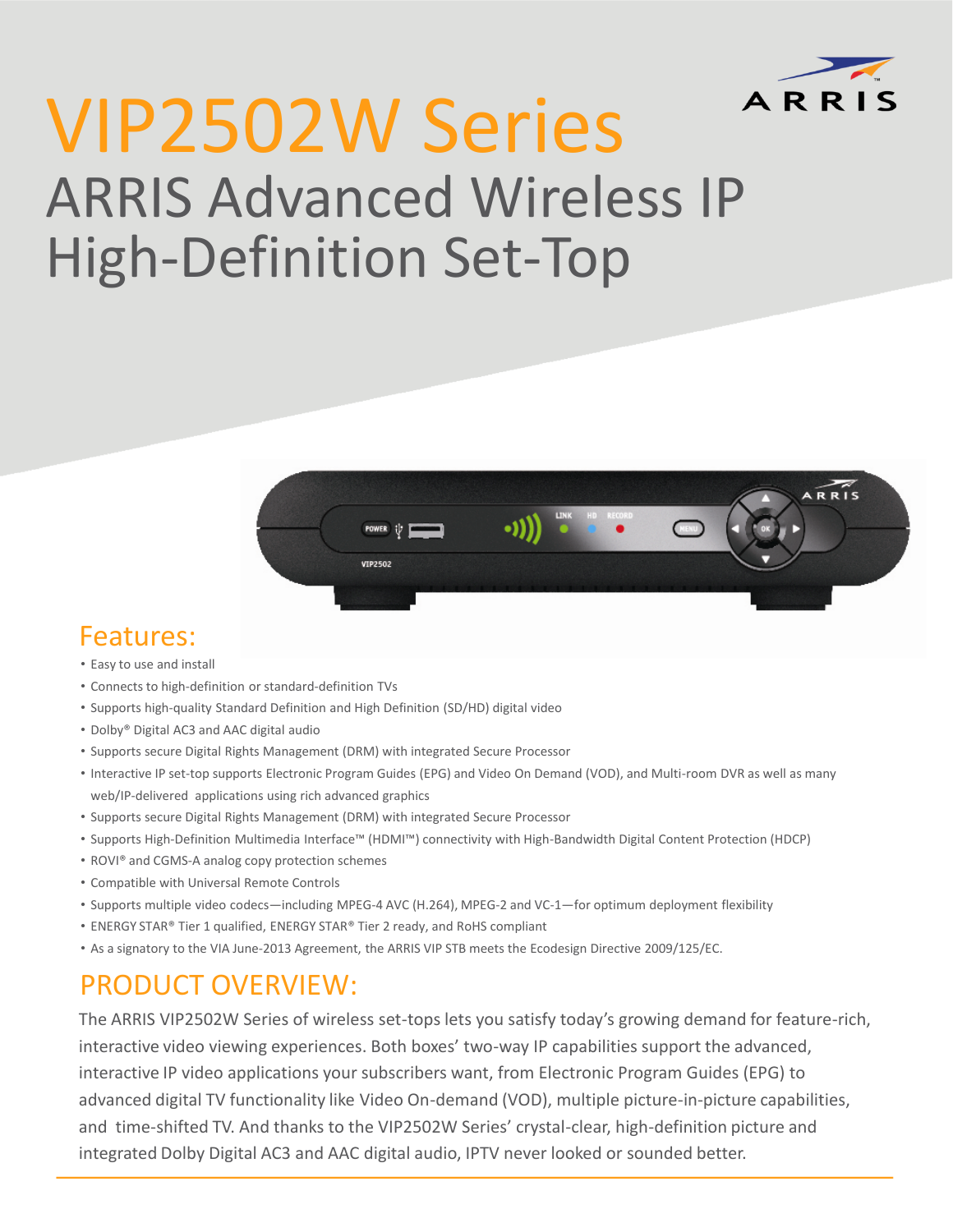



Rear Panel (RCA connectors) and rear Panel (SCART connectors) and rear Panel (SCART connector)

## Wireless Capabilities

Paired with a wireless Access Point, the VIP2502W Series allows subscribers to view content anywhere in their homes without messy cabling. Using the 5GHz frequency and MIMO antenna technology, the VIP2502W series products can receive well over four streams of secured HD content. As a result, subscribers can stream their favorite programming to a variety of popular, IP-capable devices—such as smartphones, tablets, MACs, PCs, and gaming consoles—throughout their connected home networks.

The VIP2502W Series' multi-room capabilities hinge on its support for a full range of high-definition IP video software, which ensures consistent, Instant Channel Changing (ICC) performance and broadcast quality. In fact, the VIP2502W Series is Ericsson Mediaroom™ ready, so it simplifies the process of connecting and sharing content across devices, in multiple formats. As a result, subscribers can enjoy a truly connected home DVR entertainment experience.

### **PlayAssure**

The VIP2502W Series features factory-installed PlayAssure, our sophisticated diagnostic and test utility. PlayAssure enables your Operations and Customer Care teams to perform a wide range of on-site troubleshooting and diagnostics evaluations, including:

- VIP2502W Series set-tops
- The subscriber's home network
- The network back to the critical headend servers, as well as the TV
- The subscribers' home theater setup in the living room

PlayAssure is simple to use, so your Operations and Customer Care teams can quickly isolate set-top, homenetwork, and/or IPTV service problems. The result is a cost-effective customer care solution that adds value to your IPTV services.



Front Panel (EMEA option)